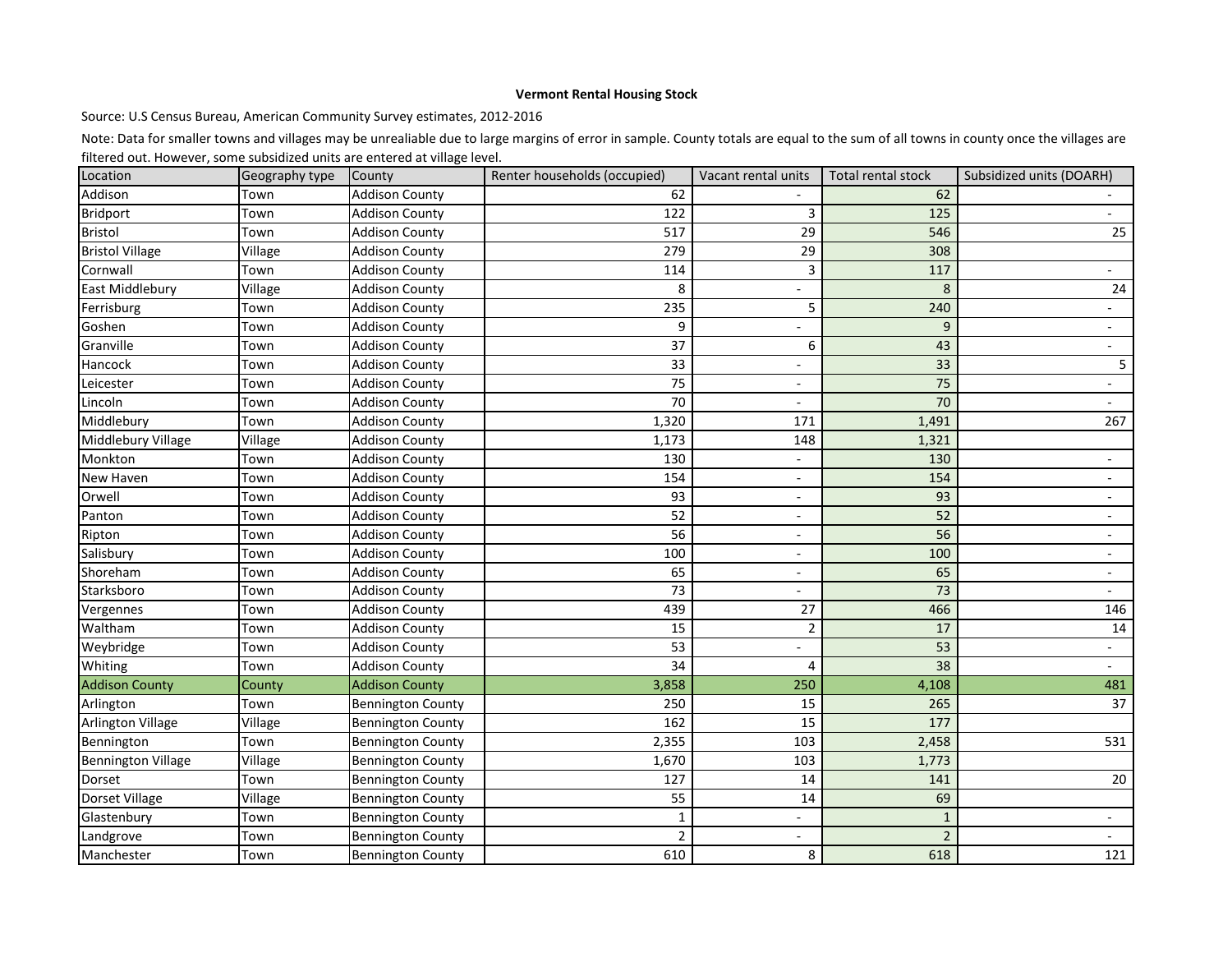| Manchester Center        | Village | <b>Bennington County</b> | 345   | $\overline{\phantom{a}}$ | 345   | 36                       |
|--------------------------|---------|--------------------------|-------|--------------------------|-------|--------------------------|
| Manchester Village       | Village | <b>Bennington County</b> | 219   | 8                        | 227   |                          |
| North Bennington         | Village | <b>Bennington County</b> | 185   |                          | 185   | 33                       |
| Old Bennington           | Village | <b>Bennington County</b> | 3     |                          | 3     |                          |
| Peru                     | Town    | <b>Bennington County</b> | 28    | 4                        | 32    |                          |
| Pownal                   | Town    | <b>Bennington County</b> | 260   | 80                       | 340   |                          |
| Readsboro                | Town    | <b>Bennington County</b> | 70    |                          | 70    | 24                       |
| Readsboro Village        | Village | <b>Bennington County</b> | 66    | $\overline{\phantom{0}}$ | 66    |                          |
| Rupert                   | Town    | <b>Bennington County</b> | 39    | $\overline{\phantom{0}}$ | 39    |                          |
| Sandgate                 | Town    | <b>Bennington County</b> | 30    |                          | 30    |                          |
| Searsburg                | Town    | <b>Bennington County</b> | 10    | $\overline{\phantom{0}}$ | 10    | $-$                      |
| Shaftsbury               | Town    | <b>Bennington County</b> | 217   | 10                       | 227   | $\overline{7}$           |
| South Shaftsbury         | Village | <b>Bennington County</b> | 73    |                          | 73    |                          |
| Stamford                 | Town    | <b>Bennington County</b> | 24    |                          | 24    |                          |
| Sunderland               | Town    | <b>Bennington County</b> | 70    | 3                        | 73    |                          |
| Winhall                  | Town    | <b>Bennington County</b> | 45    | 4                        | 49    |                          |
| Woodford                 | Town    | <b>Bennington County</b> | 29    |                          | 29    |                          |
| <b>Bennington County</b> | County  | <b>Bennington County</b> | 4,167 | 241                      | 4,408 | 809                      |
| <b>Barnet</b>            | Town    | Caledonia County         | 120   |                          | 120   |                          |
| <b>Barnet Village</b>    | Village | Caledonia County         | 13    |                          | 13    |                          |
| <b>Burke</b>             | Town    | Caledonia County         | 140   | 20                       | 160   |                          |
| Danville                 | Town    | Caledonia County         | 128   | -                        | 128   | 12                       |
| Danville Village         | Village | Caledonia County         | 43    | -                        | 43    |                          |
| <b>East Burke</b>        | Village | Caledonia County         | 12    | 11                       | 23    |                          |
| Groton                   | Town    | Caledonia County         | 61    | 3                        | 64    | 27                       |
| <b>Groton Village</b>    | Village | Caledonia County         | 37    |                          | 37    |                          |
| Hardwick                 | Town    | Caledonia County         | 378   | 29                       | 407   | 60                       |
| <b>Hardwick Village</b>  | Village | Caledonia County         | 299   | -                        | 299   |                          |
| Kirby                    | Town    | Caledonia County         | 23    | 4                        | 27    |                          |
| Lyndon                   | Town    | Caledonia County         | 784   | 52                       | 836   | 76                       |
| Lyndonville              | Village | Caledonia County         | 392   | 28                       | 420   | 26                       |
| Newark                   | Town    | Caledonia County         | 38    |                          | 38    |                          |
| Peacham                  | Town    | Caledonia County         | 21    | $\overline{\phantom{0}}$ | 21    | 6                        |
| Ryegate                  | Town    | Caledonia County         | 41    | $\overline{\phantom{0}}$ | 41    | $\overline{7}$           |
| Sheffield                | Town    | Caledonia County         | 29    | $\overline{\phantom{a}}$ | 29    |                          |
| St. Johnsbury            | Town    | Caledonia County         | 1,136 | 129                      | 1,265 | 322                      |
| St. Johnsbury Village    | Village | Caledonia County         | 1,020 | 129                      | 1,149 |                          |
| Stannard                 | Town    | Caledonia County         | 18    | Ξ.                       | 18    | $\overline{\phantom{a}}$ |
| Sutton                   | Town    | Caledonia County         | 37    | $\overline{\phantom{0}}$ | 37    | $\blacksquare$           |
| Walden                   | Town    | Caledonia County         | 39    | 5                        | 44    | $\sim$                   |
| Waterford                | Town    | Caledonia County         | 37    | $\overline{\phantom{0}}$ | 37    | $\mathbf{1}$             |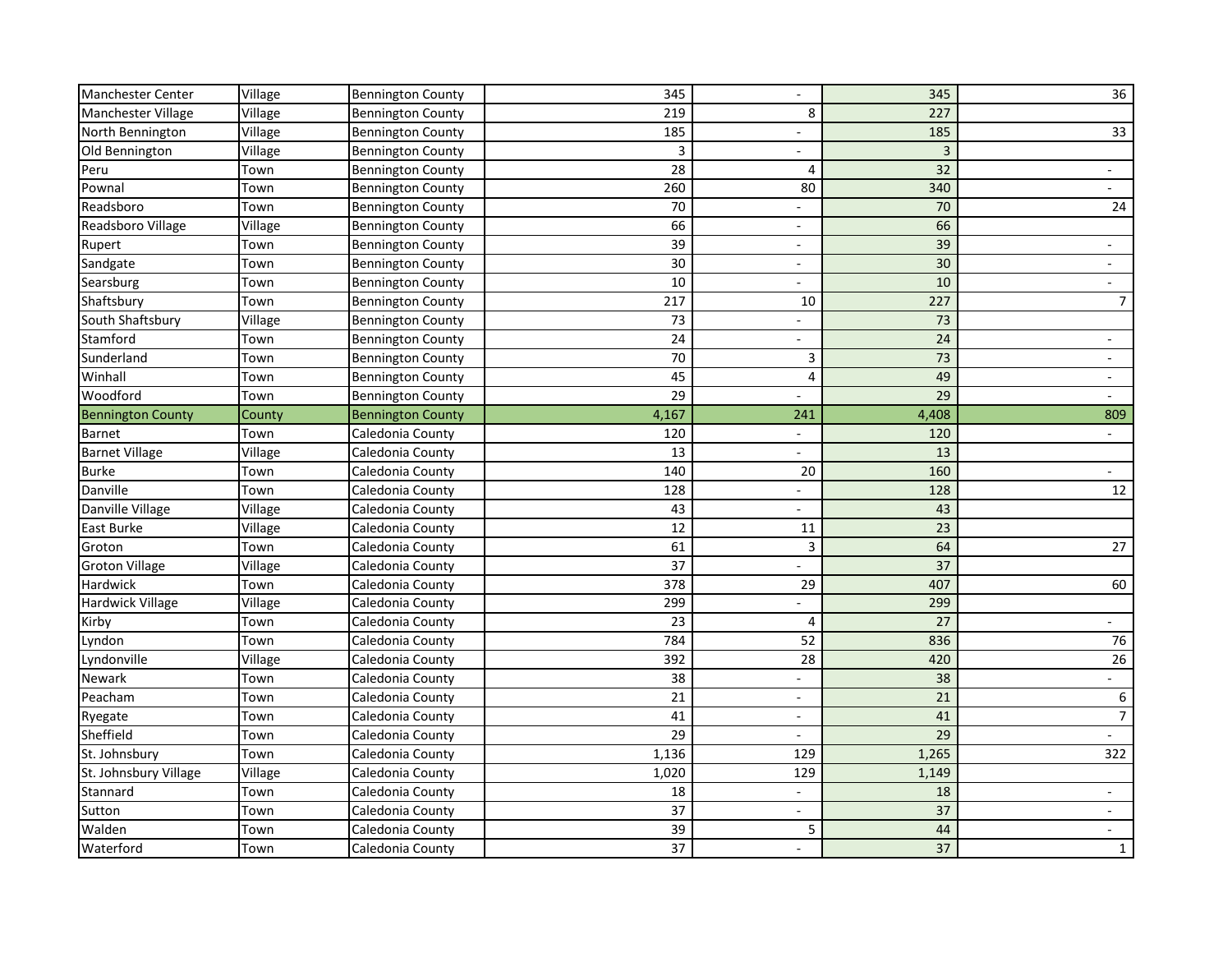| <b>West Burke</b>        | Village | Caledonia County         | 45                      | $\overline{\phantom{a}}$ | 45             | 15                       |
|--------------------------|---------|--------------------------|-------------------------|--------------------------|----------------|--------------------------|
| Wheelock                 | Town    | Caledonia County         | 52                      |                          | 52             |                          |
| Caledonia County         | County  | Caledonia County         | 3,082                   | 242                      | 3,324          | 552                      |
| Bolton                   | Town    | <b>Chittenden County</b> | 108                     | 18                       | 126            |                          |
| <b>Buels Gore</b>        | Town    | Chittenden County        | 6                       |                          | 6              |                          |
| Burlington               | Town    | Chittenden County        | 9,719                   | 223                      | 9,942          | 2,372                    |
| Charlotte                | Town    | Chittenden County        | 134                     |                          | 134            |                          |
| Colchester               | Town    | <b>Chittenden County</b> | 2,104                   | 109                      | 2,213          | 338                      |
| Essex                    | Town    | Chittenden County        | 2,500                   | 36                       | 2,536          |                          |
| <b>Essex Junction</b>    | Village | Chittenden County        | 1,598                   | 36                       | 1,634          | 285                      |
| Hinesburg                | Town    | Chittenden County        | 346                     |                          | 346            | 47                       |
| <b>Hinesburg Village</b> | Village | Chittenden County        | 156                     |                          | 156            |                          |
| Huntington               | Town    | Chittenden County        | 104                     | 18                       | 122            |                          |
| Jericho                  | Town    | Chittenden County        | 226                     |                          | 226            | 24                       |
| Jericho Village          | Village | Chittenden County        | 20                      |                          | 20             |                          |
| Milton                   | Town    | Chittenden County        | 716                     | 27                       | 743            | 66                       |
| <b>Milton Village</b>    | Village | Chittenden County        | 312                     |                          | 312            |                          |
| Richmond                 | Town    | Chittenden County        | 317                     | 22                       | 339            | 32                       |
| <b>Richmond Village</b>  | Village | Chittenden County        | 165                     | 22                       | 187            |                          |
| Shelburne                | Town    | Chittenden County        | 857                     |                          | 857            | 96                       |
| Shelburne Village        | Village | Chittenden County        | 117                     | $\overline{\phantom{0}}$ | 117            |                          |
| South Burlington         | Town    | Chittenden County        | 3,120                   | 131                      | 3,251          | 623                      |
| St. George               | Town    | Chittenden County        | 89                      | 12                       | 101            |                          |
| Underhill                | Town    | Chittenden County        | 81                      |                          | 81             |                          |
| Westford                 | Town    | Chittenden County        | 60                      |                          | 60             |                          |
| Williston                | Town    | Chittenden County        | 824                     | 31                       | 855            | 221                      |
| Winooski                 | Town    | Chittenden County        | 1,855                   | 63                       | 1,918          | 685                      |
| <b>Chittenden County</b> | County  | <b>Chittenden County</b> | 23,166                  | 690                      | 23,856         | 4,789                    |
| Averill                  | Town    | <b>Essex County</b>      |                         | $\overline{\phantom{0}}$ |                |                          |
| Avery's Gore             | Town    | <b>Essex County</b>      |                         |                          |                |                          |
| <b>Beecher Falls</b>     | Village | <b>Essex County</b>      | 30                      | $\overline{\phantom{a}}$ | 30             |                          |
| Bloomfield               | Town    | <b>Essex County</b>      | 15                      | $\blacksquare$           | 15             |                          |
| Brighton                 | Town    | <b>Essex County</b>      | 157                     | 40                       | 197            | 11                       |
| <b>Brunswick</b>         | Town    | <b>Essex County</b>      | $\overline{2}$          |                          | $\overline{2}$ |                          |
| Canaan                   | Town    | <b>Essex County</b>      | 99                      | 3                        | 102            | 12                       |
| Canaan Village           | Village | <b>Essex County</b>      | 42                      | 3                        | 45             |                          |
| Concord                  | Town    | <b>Essex County</b>      | 91                      | 5                        | 96             | 10                       |
| Concord Village          | Village | <b>Essex County</b>      | 52                      | 5                        | 57             |                          |
| East Haven               | Town    | <b>Essex County</b>      | 5                       |                          | 5              |                          |
| Ferdinand                | Town    | <b>Essex County</b>      |                         | $\overline{\phantom{0}}$ |                | $\overline{\phantom{a}}$ |
| Granby                   | Town    | <b>Essex County</b>      | $\overline{\mathbf{4}}$ | $\overline{\phantom{a}}$ | $\overline{4}$ | $\sim$                   |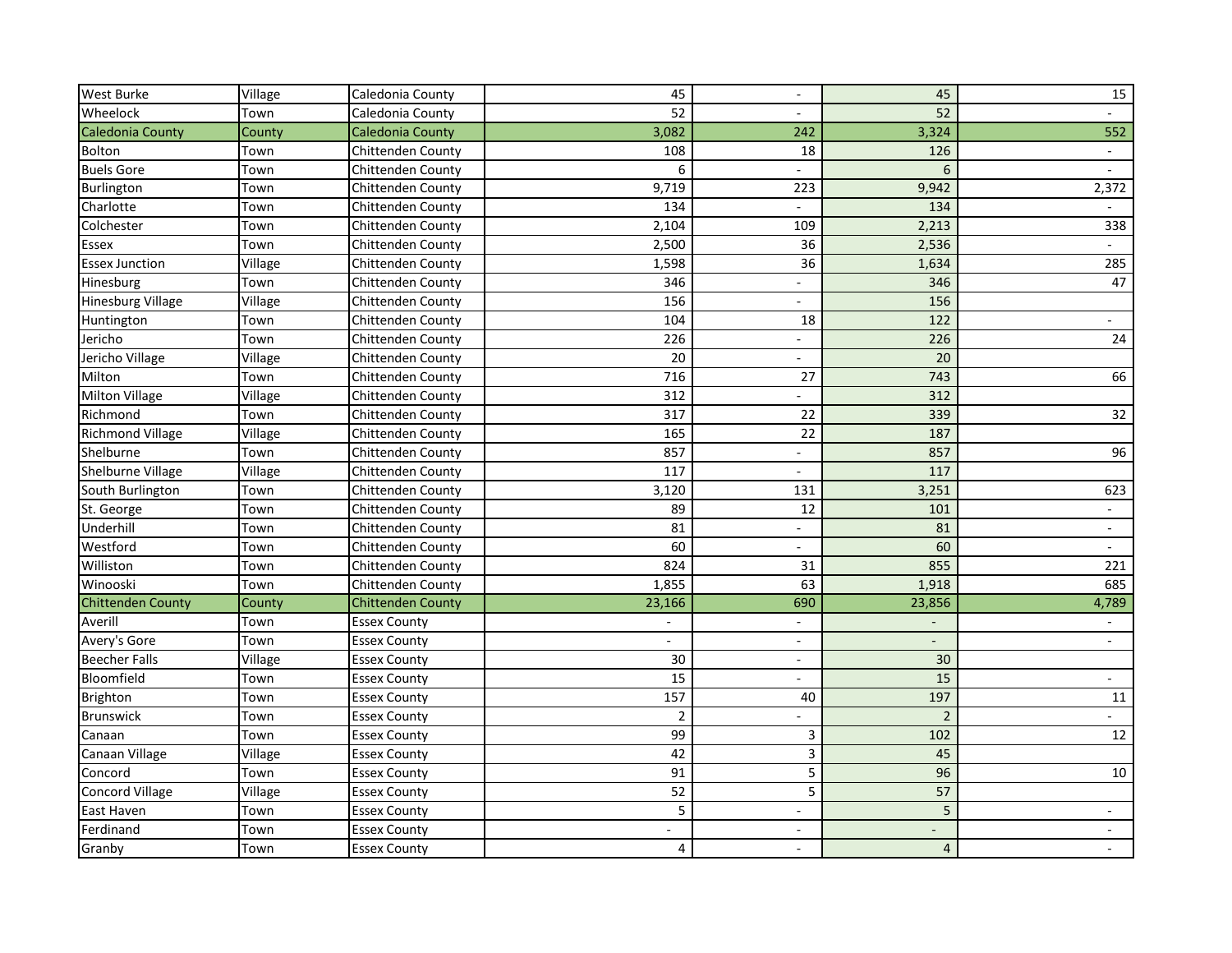| Guildhall                | Town    | <b>Essex County</b>      | 13                       | $\overline{\phantom{a}}$ | 13             | $\overline{\phantom{0}}$ |
|--------------------------|---------|--------------------------|--------------------------|--------------------------|----------------|--------------------------|
| <b>Island Pond</b>       | Village | <b>Essex County</b>      | 155                      | 40                       | 195            | 44                       |
| Lemington                | Town    | <b>Essex County</b>      | 7                        |                          | 7              |                          |
| Lewis                    | Town    | <b>Essex County</b>      |                          | $\overline{\phantom{0}}$ |                |                          |
| Lunenburg                | Town    | <b>Essex County</b>      | 128                      | $\overline{\phantom{a}}$ | 128            |                          |
| Maidstone                | Town    | <b>Essex County</b>      | 9                        | $\overline{\phantom{a}}$ | $\overline{9}$ | $\overline{\phantom{a}}$ |
| Norton                   | Town    | <b>Essex County</b>      | 13                       | 4                        | 17             |                          |
| Victory                  | Town    | <b>Essex County</b>      | $\overline{2}$           | $\overline{\phantom{a}}$ | $\overline{2}$ |                          |
| <b>Warner's Grant</b>    | Town    | <b>Essex County</b>      | $\overline{\phantom{a}}$ | $\overline{\phantom{a}}$ |                |                          |
| <b>Warren's Gore</b>     | Town    | <b>Essex County</b>      |                          |                          |                |                          |
| <b>Essex County</b>      | County  | <b>Essex County</b>      | 545                      | 52                       | 597            | 77                       |
| Bakersfield              | Town    | Franklin County          | 59                       | 11                       | 70             |                          |
| Berkshire                | Town    | Franklin County          | 126                      | 10                       | 136            |                          |
| <b>Enosburg Falls</b>    | Village | Franklin County          | 276                      | 8                        | 284            | 106                      |
| Enosburgh                | Town    | Franklin County          | 443                      |                          |                |                          |
| Fairfax                  | Town    | Franklin County          | 424                      | $\overline{\phantom{0}}$ | 424            | 28                       |
| Fairfield                | Town    | Franklin County          | 111                      | 18                       | 129            | 8                        |
| Fletcher                 | Town    | Franklin County          | 32                       | $\overline{\phantom{a}}$ | 32             |                          |
| Franklin                 | Town    | <b>Franklin County</b>   | 80                       | 5                        | 85             | 41                       |
| Georgia                  | Town    | Franklin County          | 228                      | 19                       | 247            |                          |
| Highgate                 | Town    | Franklin County          | 336                      |                          | 336            | $\overline{\phantom{0}}$ |
| Montgomery               | Town    | Franklin County          | 125                      | 9                        | 134            |                          |
| Richford                 | Town    | Franklin County          | 254                      | 14                       | 268            | 51                       |
| <b>Richford Village</b>  | Village | Franklin County          | 221                      | 14                       | 235            |                          |
| Sheldon                  | Town    | Franklin County          | 137                      | 15                       | 152            |                          |
| St. Albans City          | Town    | Franklin County          | 1,341                    | 99                       | 1,440          | 260                      |
| St. Albans Town          | Town    | Franklin County          | 538                      | 50                       | 588            | 137                      |
| Swanton                  | Town    | Franklin County          | 766                      | 61                       | 827            | 80                       |
| <b>Swanton Village</b>   | Village | Franklin County          | 515                      | 14                       | 529            |                          |
| <b>Franklin County</b>   | County  | <b>Franklin County</b>   | 5,000                    | 332                      | 5,332          | 711                      |
| Alburg                   | Town    | <b>Grand Isle County</b> | 140                      |                          | 140            | 29                       |
| Alburg Village           | Village | <b>Grand Isle County</b> | 52                       |                          | 52             |                          |
| <b>Grand Isle</b>        | Town    | <b>Grand Isle County</b> | 218                      | 14                       | 232            | 40                       |
| Isle La Motte            | Town    | <b>Grand Isle County</b> | 29                       | 6                        | 35             |                          |
| North Hero               | Town    | <b>Grand Isle County</b> | 38                       | 6                        | 44             | $\overline{\phantom{0}}$ |
| South Hero               | Town    | <b>Grand Isle County</b> | 141                      | $14\,$                   | 155            |                          |
| <b>Grand Isle County</b> | County  | <b>Grand Isle County</b> | 566                      | 54                       | 620            | 69                       |
| Belvidere                | Town    | Lamoille County          | 27                       |                          | 27             |                          |
| Cambridge                | Town    | Lamoille County          | 533                      | 11                       | 544            | $ \,$                    |
| Cambridge Village        | Village | Lamoille County          | 42                       | 4                        | 46             |                          |
| Eden                     | Town    | Lamoille County          | 75                       | 9                        | 84             | $\sim$                   |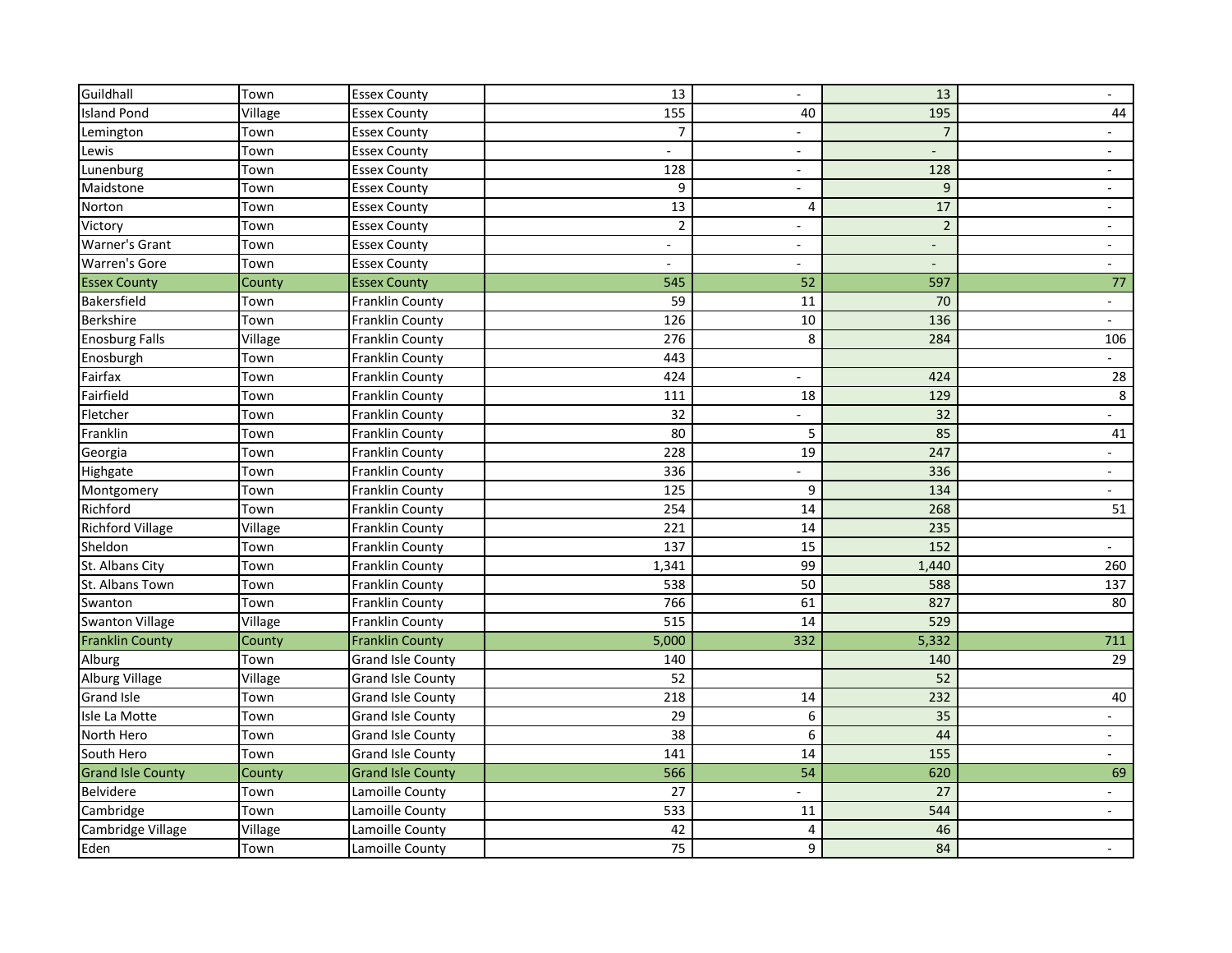| Elmore                      | Town    | Lamoille County       | 43    | 8                        | 51    |                          |
|-----------------------------|---------|-----------------------|-------|--------------------------|-------|--------------------------|
| <b>Hyde Park</b>            | Town    | Lamoille County       | 222   | 5                        | 227   |                          |
| <b>Hyde Park Village</b>    | Village | Lamoille County       | 37    | 5                        | 42    |                          |
| Jeffersonville              | Village | Lamoille County       | 206   | $\overline{7}$           | 213   | 39                       |
| Johnson                     | Town    | Lamoille County       | 528   | 24                       | 552   | 58                       |
| Johnson Village             | Village | Lamoille County       | 256   | 24                       | 280   |                          |
| Morristown                  | Town    | Lamoille County       | 667   | 26                       | 693   | 68                       |
| Morrisville                 | Village | Lamoille County       | 500   | 26                       | 526   | 99                       |
| Stowe                       | Town    | Lamoille County       | 699   |                          | 699   | 95                       |
| <b>Stowe Village</b>        | Village | Lamoille County       | 175   |                          | 175   |                          |
| Waterville                  | Town    | Lamoille County       | 39    | $\overline{\phantom{0}}$ | 39    | $\overline{\phantom{0}}$ |
| Wolcott                     | Town    | Lamoille County       | 77    | -                        | 77    |                          |
| Lamoille County             | County  | Lamoille County       | 2,910 | 83                       | 2,993 | 359                      |
| Bradford                    | Town    | <b>Orange County</b>  | 364   | 57                       | 421   | 71                       |
| <b>Bradford Village</b>     | Village | <b>Orange County</b>  | 221   | 26                       | 247   |                          |
| <b>Braintree</b>            | Town    | <b>Orange County</b>  | 61    |                          | 61    |                          |
| Brookfield                  | Town    | <b>Orange County</b>  | 85    | 5                        | 90    |                          |
| Chelsea                     | Town    | <b>Orange County</b>  | 133   | 10                       | 143   | 36                       |
| Corinth                     | Town    | <b>Orange County</b>  | 74    |                          | 74    |                          |
| Fairlee                     | Town    | <b>Orange County</b>  | 144   | 9                        | 153   |                          |
| <b>Fairlee Village</b>      | Village | <b>Orange County</b>  | 61    |                          | 61    |                          |
| Newbury                     | Town    | <b>Orange County</b>  | 193   | $\overline{a}$           | 193   | 14                       |
| <b>Newbury Village</b>      | Village | <b>Orange County</b>  | 53    | $\overline{\phantom{0}}$ | 53    |                          |
| Orange                      | Town    | <b>Orange County</b>  | 28    | 9                        | 37    |                          |
| Randolph                    | Town    | <b>Orange County</b>  | 510   | 41                       | 551   | 165                      |
| Randolph Village            | Village | <b>Orange County</b>  | 453   | 21                       | 474   |                          |
| Strafford                   | Town    | <b>Orange County</b>  | 58    | $\overline{a}$           | 58    |                          |
| Thetford                    | Town    | <b>Orange County</b>  | 119   | 15                       | 134   | $\overline{\phantom{0}}$ |
| Topsham                     | Town    | <b>Orange County</b>  | 61    |                          | 61    |                          |
| Tunbridge                   | Town    | <b>Orange County</b>  | 87    | -                        | 87    |                          |
| Vershire                    | Town    | <b>Orange County</b>  | 34    |                          | 34    |                          |
| Washington                  | Town    | Orange County         | 62    | 4                        | 66    |                          |
| <b>Wells River</b>          | Village | <b>Orange County</b>  | 95    | $\overline{\phantom{0}}$ | 95    | 47                       |
| <b>Wells Village</b>        | Village | <b>Orange County</b>  | 19    |                          | 19    |                          |
| <b>West Fairlee</b>         | Town    | <b>Orange County</b>  | 94    | 3                        | 97    |                          |
| Williamstown                | Town    | <b>Orange County</b>  | 390   |                          | 390   | 66                       |
| <b>Williamstown Village</b> | Village | <b>Orange County</b>  | 310   |                          | 310   |                          |
| <b>Orange County</b>        | County  | <b>Orange County</b>  | 2,497 | 153                      | 2,650 | 399                      |
| Albany                      | Town    | <b>Orleans County</b> | 51    |                          | 51    |                          |
| Albany Village              | Village | <b>Orleans County</b> | 6     | Ξ.                       | 6     |                          |
| Barton                      | Town    | <b>Orleans County</b> | 277   | 30                       | 307   | 62                       |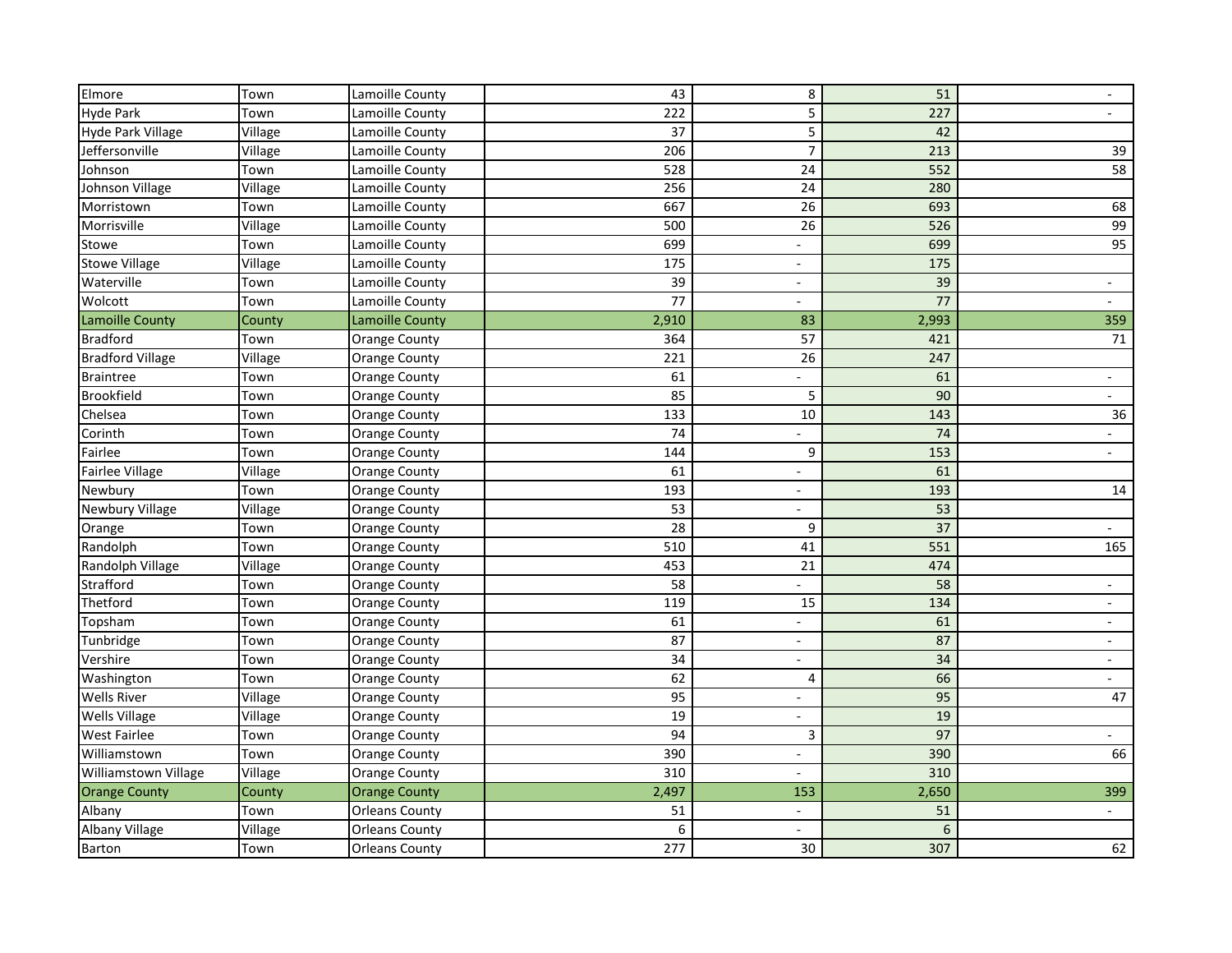| <b>Barton Village</b>    | Village | <b>Orleans County</b> | 109            | 18                       | 127            |                          |
|--------------------------|---------|-----------------------|----------------|--------------------------|----------------|--------------------------|
| Brownington              | Town    | <b>Orleans County</b> | 44             | 27                       | 71             |                          |
| Charleston               | Town    | <b>Orleans County</b> | 100            |                          | 100            |                          |
| Coventry                 | Town    | <b>Orleans County</b> | 82             |                          | 82             | $\overline{7}$           |
| <b>Coventry Village</b>  | Village | <b>Orleans County</b> | $\overline{7}$ | $\qquad \qquad -$        | $\overline{7}$ |                          |
| Craftsbury               | Town    | <b>Orleans County</b> | 60             | $\overline{\phantom{0}}$ | 60             | 24                       |
| Derby                    | Town    | <b>Orleans County</b> | 437            | 27                       | 464            | 23                       |
| Derby Center             | Village | <b>Orleans County</b> | 143            | 5                        | 148            |                          |
| Derby Line               | Village | <b>Orleans County</b> | 107            | 22                       | 129            | 11                       |
| Glover                   | Town    | <b>Orleans County</b> | 70             |                          | 70             | 12                       |
| <b>Glover Village</b>    | Village | <b>Orleans County</b> | 29             | $\overline{\phantom{a}}$ | 29             |                          |
| Greensboro               | Town    | <b>Orleans County</b> | 44             | 26                       | 70             | 10                       |
| Greensboro Bend          | Village | <b>Orleans County</b> | 15             | 7                        | 22             |                          |
| Greensboro Village       | Village | <b>Orleans County</b> | 19             | 9                        | 28             |                          |
| Holland                  | Town    | <b>Orleans County</b> | 24             |                          | 24             |                          |
| Irasburg                 | Town    | <b>Orleans County</b> | 70             | $\overline{\phantom{0}}$ | 70             | 10                       |
| Irasburg Village         | Village | <b>Orleans County</b> | 25             |                          | 25             |                          |
| Jay                      | Town    | <b>Orleans County</b> | 58             | 34                       | 92             | $\overline{\phantom{0}}$ |
| Lowell                   | Town    | <b>Orleans County</b> | 94             | $\overline{\phantom{0}}$ | 94             |                          |
| Lowell Village           | Village | <b>Orleans County</b> | 18             |                          | 18             |                          |
| Morgan                   | Town    | <b>Orleans County</b> | 31             | $\overline{\phantom{0}}$ | 31             |                          |
| <b>Newport Center</b>    | Village | <b>Orleans County</b> | $\overline{2}$ |                          | $\overline{2}$ | 56                       |
| <b>Newport City</b>      | Town    | <b>Orleans County</b> | 775            | 74                       | 849            | 75                       |
| Newport Town             | Town    | <b>Orleans County</b> | 106            |                          | 106            |                          |
| North Troy               | Village | <b>Orleans County</b> | 80             | 12                       | 92             | 14                       |
| Orleans                  | Village | <b>Orleans County</b> | 109            | 12                       | 121            | $20\,$                   |
| Troy                     | Town    | <b>Orleans County</b> | 96             | 36                       | 132            | $\overline{\phantom{0}}$ |
| <b>Troy Village</b>      | Village | <b>Orleans County</b> |                | -                        |                |                          |
| Westfield                | Town    | <b>Orleans County</b> | 21             | 14                       | 35             |                          |
| Westmore                 | Town    | <b>Orleans County</b> | 20             |                          | 20             |                          |
| <b>Orleans County</b>    | County  | <b>Orleans County</b> | 2,460          | 268                      | 2,728          | 324                      |
| Benson                   | Town    | <b>Rutland County</b> | 72             | 18                       | 90             | 15                       |
| <b>Benson Village</b>    | Village | <b>Rutland County</b> | 20             |                          | 20             |                          |
| Brandon                  | Town    | <b>Rutland County</b> | 510            | 22                       | 532            | 143                      |
| <b>Brandon Village</b>   | Village | <b>Rutland County</b> | 197            | 22                       | 219            |                          |
| Castleton                | Town    | <b>Rutland County</b> | 508            | 29                       | 537            | 59                       |
| <b>Castleton Village</b> | Village | <b>Rutland County</b> | 118            | 29                       | 147            |                          |
| Chittenden               | Town    | <b>Rutland County</b> | 107            |                          | 107            | $\overline{\phantom{a}}$ |
| Clarendon                | Town    | <b>Rutland County</b> | 176            | 16                       | 192            | $ \,$                    |
| Danby                    | Town    | <b>Rutland County</b> | 106            | $\overline{\phantom{0}}$ | 106            | $\overline{\phantom{0}}$ |
| Fair Haven               | Town    | <b>Rutland County</b> | 396            | 28                       | 424            | 70                       |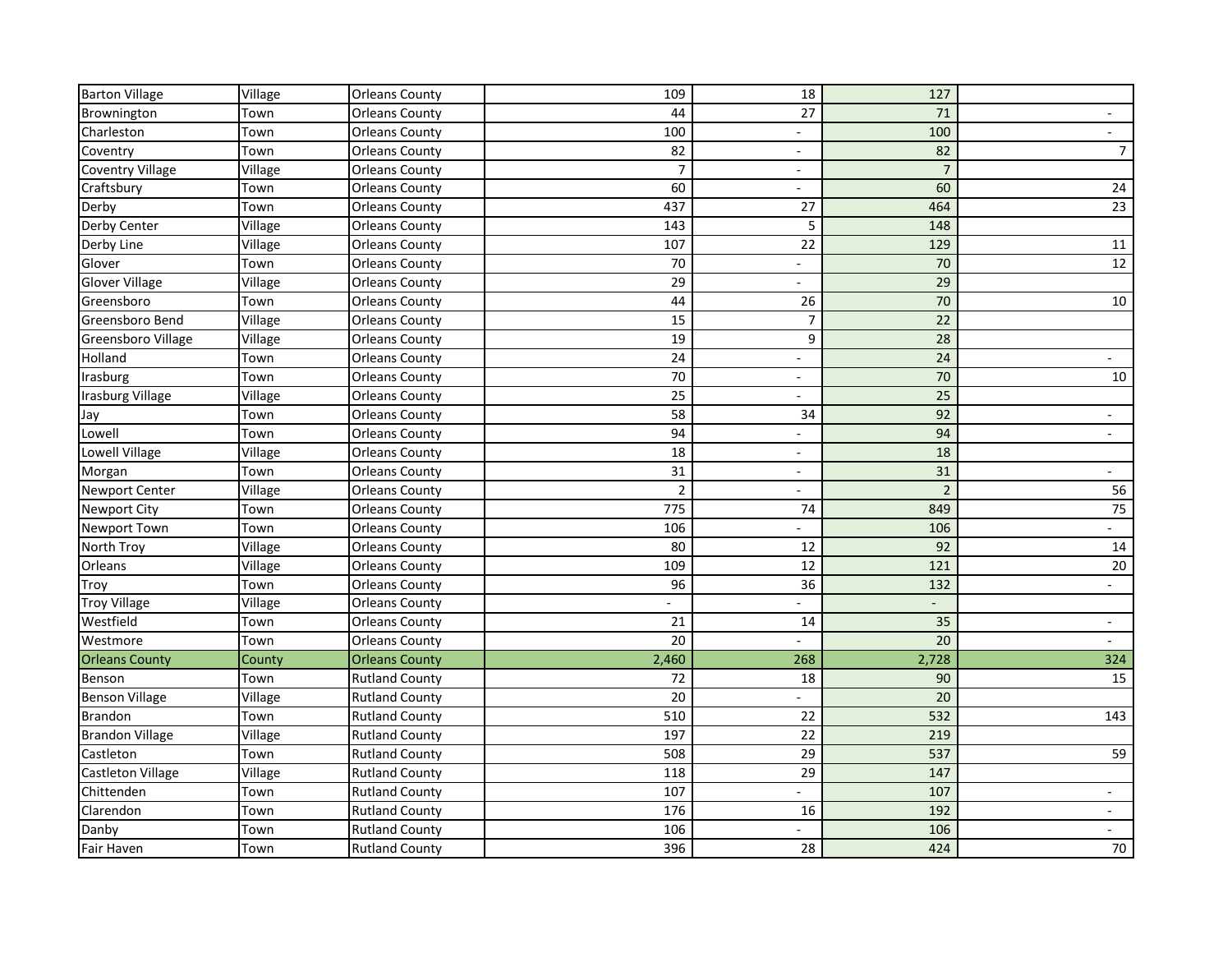| Fair Haven Village             | Village | <b>Rutland County</b>    | 396   | 28                       | 424   |                          |
|--------------------------------|---------|--------------------------|-------|--------------------------|-------|--------------------------|
| Hubbardton                     | Town    | <b>Rutland County</b>    | 12    |                          | 12    |                          |
| Ira                            | Town    | <b>Rutland County</b>    | 16    |                          | 16    |                          |
| Killington                     | Town    | <b>Rutland County</b>    | 55    | 157                      | 212   |                          |
| Mendon                         | Town    | <b>Rutland County</b>    | 107   | 21                       | 128   |                          |
| Middletown Springs             | Town    | <b>Rutland County</b>    | 62    | 6                        | 68    | $\qquad \qquad -$        |
| <b>Mount Holly</b>             | Town    | Rutland County           | 44    |                          | 44    | $\overline{\phantom{0}}$ |
| <b>Mount Tabor</b>             | Town    | <b>Rutland County</b>    | 31    | 5                        | 36    | $\overline{\phantom{0}}$ |
| Pawlet                         | Town    | <b>Rutland County</b>    | 114   | 9                        | 123   | $\overline{\phantom{0}}$ |
| Pittsfield                     | Town    | <b>Rutland County</b>    | 55    |                          | 55    |                          |
| Pittsford                      | Town    | <b>Rutland County</b>    | 243   | 20                       | 263   | 30                       |
| <b>Pittsford Village</b>       | Village | <b>Rutland County</b>    | 49    |                          | 49    |                          |
| Poultney                       | Town    | <b>Rutland County</b>    | 364   | 35                       | 399   | 48                       |
| Poultney Village               | Village | <b>Rutland County</b>    | 164   | 35                       | 199   |                          |
| Proctor                        | Town    | <b>Rutland County</b>    | 173   | 9                        | 182   | 12                       |
| <b>Rutland City</b>            | Town    | <b>Rutland County</b>    | 3,381 | 237                      | 3,618 | 792                      |
| <b>Rutland Town</b>            | Town    | <b>Rutland County</b>    | 492   | 53                       | 545   | 65                       |
| Shrewsbury                     | Town    | <b>Rutland County</b>    | 44    | $\overline{\phantom{a}}$ | 44    | $\blacksquare$           |
| Sudbury                        | Town    | <b>Rutland County</b>    | 17    | $\overline{\phantom{a}}$ | 17    | $\blacksquare$           |
| Tinmouth                       | Town    | <b>Rutland County</b>    | 49    |                          | 49    |                          |
| Wallingford                    | Town    | <b>Rutland County</b>    | 199   | 17                       | 216   | 28                       |
| <b>Wallingford Village</b>     | Village | <b>Rutland County</b>    | 129   | $\overline{\phantom{a}}$ | 129   |                          |
| Wells                          | Town    | <b>Rutland County</b>    | 41    | $\overline{\phantom{a}}$ | 41    | $\blacksquare$           |
| <b>West Haven</b>              | Town    | <b>Rutland County</b>    | 17    |                          | 17    |                          |
| <b>West Rutland</b>            | Town    | <b>Rutland County</b>    | 160   | 30                       | 190   | 41                       |
| <b>West Rutland Village</b>    | Village | <b>Rutland County</b>    | 160   | 30                       | 190   |                          |
| <b>Rutland County</b>          | County  | <b>Rutland County</b>    | 7,551 | 712                      | 8,263 | 1,303                    |
| <b>Barre City</b>              | Town    | <b>Washington County</b> | 1,732 | 32                       | 1,764 | 514                      |
| <b>Barre Town</b>              | Town    | <b>Washington County</b> | 379   | 36                       | 415   | 45                       |
| <b>Berlin</b>                  | Town    | <b>Washington County</b> | 214   | 13                       | 227   | $44\,$                   |
| Cabot                          | Town    | <b>Washington County</b> | 82    | 24                       | 106   | $\bf 8$                  |
| Calais                         | Town    | <b>Washington County</b> | 95    | $\overline{7}$           | 102   |                          |
| Duxbury                        | Town    | <b>Washington County</b> | 52    | $\overline{\phantom{a}}$ | 52    | $\overline{\phantom{0}}$ |
| East Barre                     | Village | <b>Washington County</b> | 52    |                          | 52    |                          |
| <b>East Montpelier</b>         | Town    | <b>Washington County</b> | 233   | $\overline{\phantom{a}}$ | 233   |                          |
| <b>East Montpelier Village</b> | Village | <b>Washington County</b> |       | $\overline{\phantom{a}}$ |       |                          |
| Fayston                        | Town    | <b>Washington County</b> | 85    | $\overline{\phantom{a}}$ | 85    |                          |
| Graniteville-East Barre        | Village | <b>Washington County</b> | 81    | $\overline{\phantom{a}}$ | 81    |                          |
| Marshfield                     | Town    | <b>Washington County</b> | 118   | 25                       | 143   | 16                       |
| Marshfield Village             | Village | <b>Washington County</b> | 20    | 17                       | 37    |                          |
| Middlesex                      | Town    | <b>Washington County</b> | 64    | 9                        | 73    | $\overline{\phantom{0}}$ |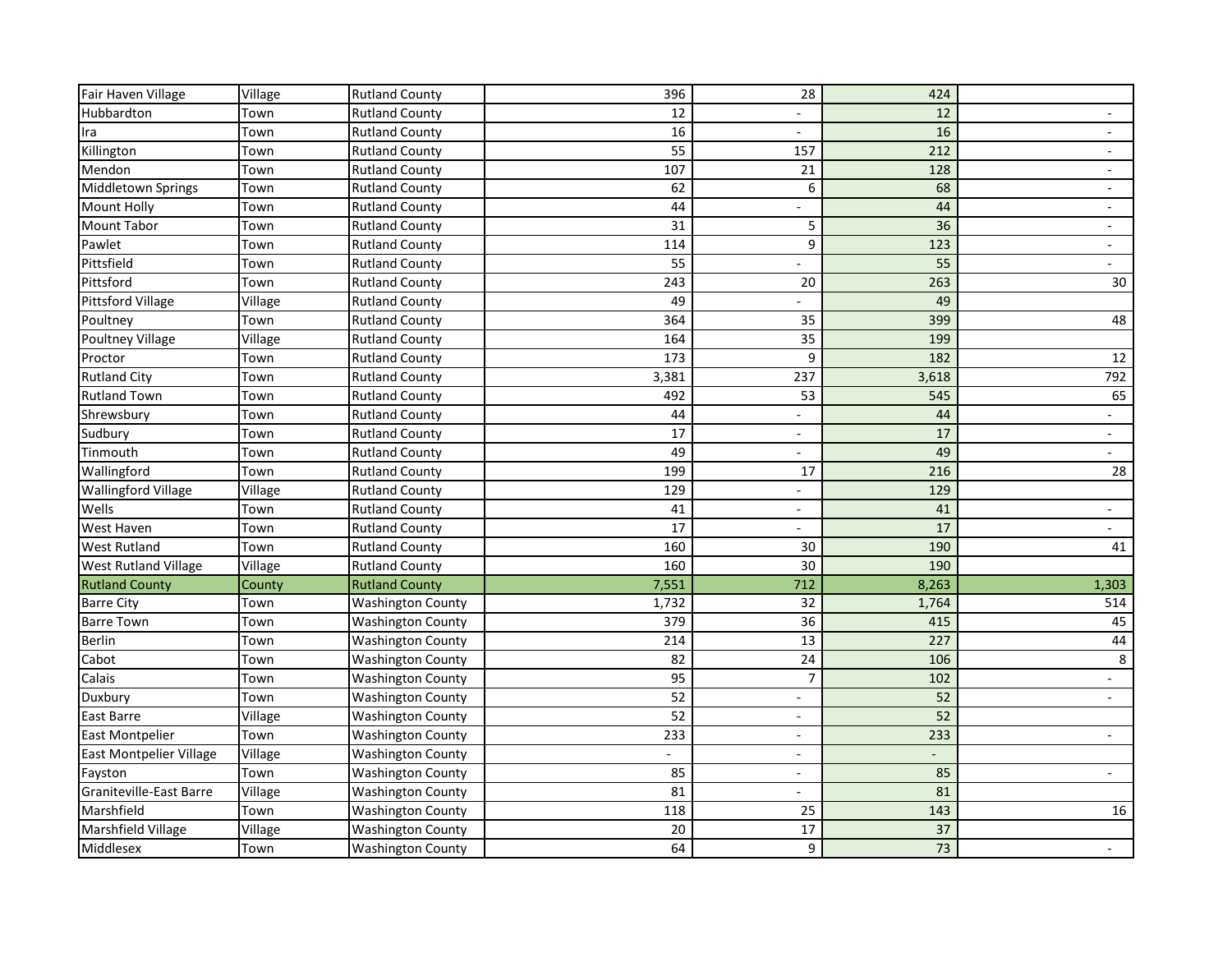| Montpelier                 | Town    | <b>Washington County</b> | 1,651 | 98                       | 1,749 | 380                      |
|----------------------------|---------|--------------------------|-------|--------------------------|-------|--------------------------|
| Moretown                   | Town    | <b>Washington County</b> | 154   |                          | 154   |                          |
| Northfield                 | Town    | <b>Washington County</b> | 535   | 4                        | 539   | 91                       |
| Plainfield                 | Town    | <b>Washington County</b> | 148   | 8                        | 156   | 13                       |
| Plainfield Village         | Village | <b>Washington County</b> | 89    | 8                        | 97    |                          |
| Roxbury                    | Town    | <b>Washington County</b> | 62    |                          | 62    | $\overline{\phantom{0}}$ |
| South Barre                | Village | <b>Washington County</b> | 126   | 36                       | 162   |                          |
| Waitsfield                 | Town    | <b>Washington County</b> | 151   | 21                       | 172   | 42                       |
| Waitsfield Village         | Village | <b>Washington County</b> | 44    |                          | 44    |                          |
| Warren                     | Town    | <b>Washington County</b> | 163   | 15                       | 178   | 18                       |
| Waterbury                  | Town    | <b>Washington County</b> | 640   | 60                       | 700   | 97                       |
| <b>Waterbury Village</b>   | Village | <b>Washington County</b> | 382   | 15                       | 397   |                          |
| Websterville               | Village | <b>Washington County</b> | 20    | -                        | 20    |                          |
| Woodbury                   | Town    | <b>Washington County</b> | 40    |                          | 40    |                          |
| Worcester                  | Town    | <b>Washington County</b> | 53    | 8                        | 61    |                          |
| <b>Worcester Village</b>   | Village | <b>Washington County</b> | 6     | 8                        | 14    |                          |
| <b>Washington County</b>   | County  | <b>Washington County</b> | 6,651 | 360                      | 7,011 | 1,268                    |
| Athens                     | Town    | <b>Windham County</b>    | 34    |                          | 34    |                          |
| <b>Bellows Falls</b>       | Village | Windham County           | 725   | 80                       | 805   | 155                      |
| Brattleboro                | Town    | <b>Windham County</b>    | 2,800 | 45                       | 2,845 | 837                      |
| <b>Brattleboro Village</b> | Village | Windham County           | 2,068 | 19                       | 2,087 |                          |
| <b>Brookline</b>           | Town    | Windham County           | 30    |                          | 30    |                          |
| Dover                      | Town    | <b>Windham County</b>    | 253   | 8                        | 261   | 33                       |
| Dummerston                 | Town    | Windham County           | 116   | 5                        | 121   |                          |
| Grafton                    | Town    | Windham County           | 53    | 6                        | 59    |                          |
| Guilford                   | Town    | Windham County           | 188   |                          | 188   | 24                       |
| Halifax                    | Town    | Windham County           | 34    |                          | 34    |                          |
| Jacksonville               | Village | <b>Windham County</b>    | 32    | 5                        | 37    |                          |
| Jamaica                    | Town    | Windham County           | 60    | 9                        | 69    |                          |
| Londonderry                | Town    | Windham County           | 202   | 30                       | 232   | 24                       |
| Marlboro                   | Town    | Windham County           | 45    | 6                        | 51    |                          |
| Newfane                    | Town    | Windham County           | 125   | 4                        | 129   |                          |
| Newfane Village            | Village | Windham County           | 22    | -                        | 22    |                          |
| North Vestminster          | Village | <b>Windham County</b>    | 114   | $\overline{\phantom{0}}$ | 114   | 9                        |
| Putney                     | Town    | Windham County           | 277   |                          | 277   | 36                       |
| <b>Putney Village</b>      | Village | Windham County           | 133   | $\overline{\phantom{a}}$ | 133   |                          |
| Rockingham                 | Town    | Windham County           | 924   | 101                      | 1,025 | $\overline{\phantom{0}}$ |
| <b>Saxtons River</b>       | Village | Windham County           | 67    | 6                        | 73    | 17                       |
| Somerset                   | Town    | Windham County           |       |                          |       |                          |
| Stratton                   | Town    | Windham County           | 22    |                          | 22    |                          |
| Townshend                  | Town    | Windham County           | 97    | 17                       | 114   | 52                       |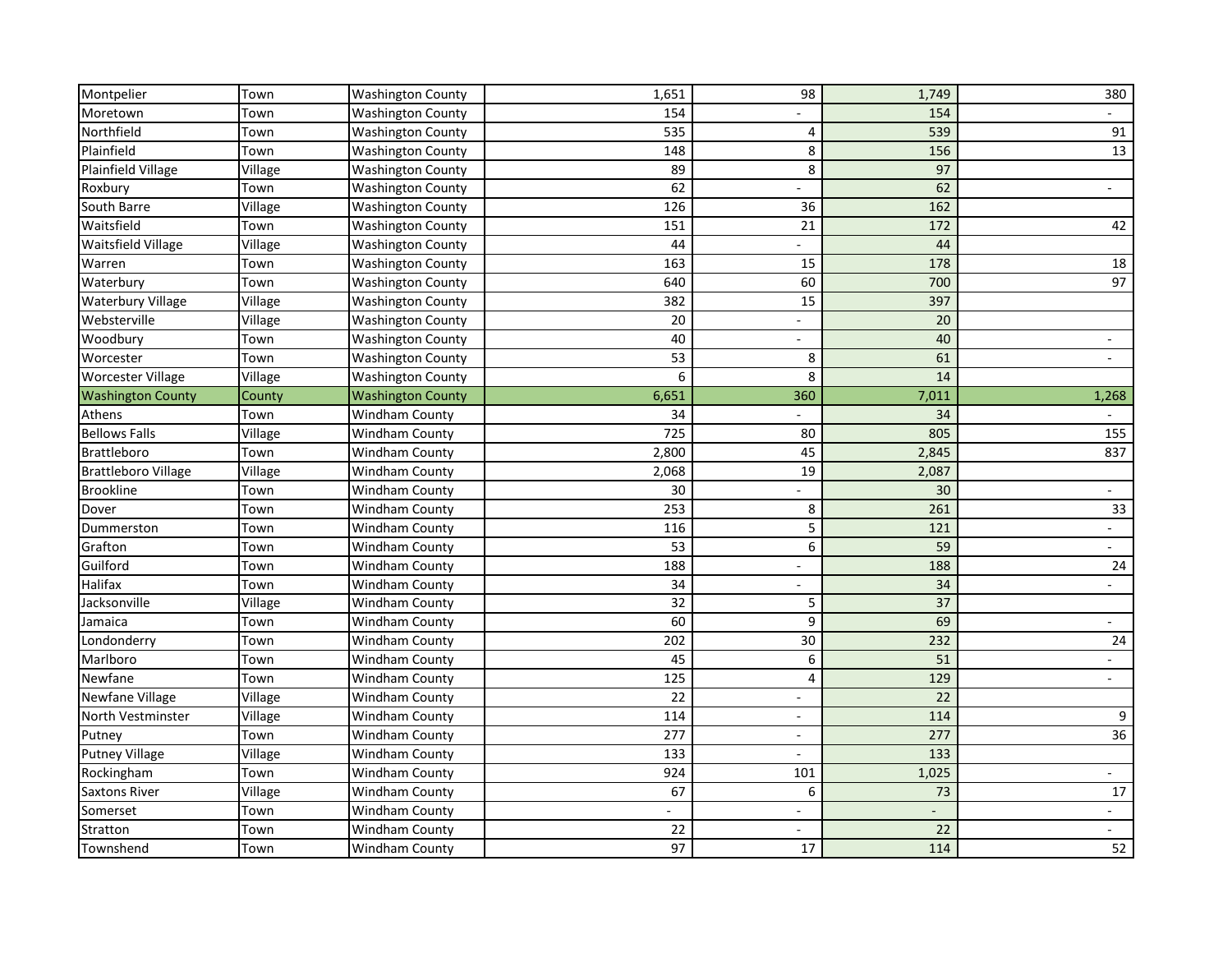| Vernon                     | Town    | Windham County        | 183            | $\overline{\phantom{a}}$ | 183            | 78                       |
|----------------------------|---------|-----------------------|----------------|--------------------------|----------------|--------------------------|
| Wardsboro                  | Town    | Windham County        | 52             | 3                        | 55             |                          |
| West Brattleboro           | Village | Windham County        | 607            | 26                       | 633            |                          |
| Westminster                | Town    | Windham County        | 291            | 1                        | 292            |                          |
| <b>Westminster Village</b> | Village | <b>Windham County</b> | 39             | $\mathbf{1}$             | 40             |                          |
| Whitingham                 | Town    | Windham County        | 109            | 5                        | 114            | 9                        |
| Wilmington                 | Town    | Windham County        | 227            | 19                       | 246            | $\overline{7}$           |
| <b>Wilmington Village</b>  | Village | Windham County        | 55             | -                        | 55             |                          |
| Windham                    | Town    | Windham County        | 13             |                          | 13             | $\overline{\phantom{0}}$ |
| <b>Windham County</b>      | County  | <b>Windham County</b> | 6,135          | 259                      | 6,394          | 1,281                    |
| Andover                    | Town    | <b>Windsor County</b> | 41             | 6                        | 47             |                          |
| Ascutney                   | Village | <b>Windsor County</b> | 38             |                          | 38             |                          |
| Baltimore                  | Town    | <b>Windsor County</b> | $\overline{7}$ | $\overline{\phantom{a}}$ | 7              | $\overline{\phantom{a}}$ |
| <b>Barnard</b>             | Town    | <b>Windsor County</b> | 58             |                          | 58             |                          |
| <b>Bethel</b>              | Town    | <b>Windsor County</b> | 265            | 10                       | 275            | 25                       |
| <b>Bethel Village</b>      | Village | <b>Windsor County</b> | 157            | 10                       | 167            |                          |
| Bridgewater                | Town    | <b>Windsor County</b> | 117            | 17                       | 134            | 14                       |
| Cavendish                  | Town    | <b>Windsor County</b> | 112            | 28                       | 140            | 16                       |
| Cavendish Village          | Village | <b>Windsor County</b> | 22             | $\qquad \qquad -$        | 22             |                          |
| Chester                    | Town    | <b>Windsor County</b> | 368            |                          | 368            | 66                       |
| Chester-Chester Depot      | Village | <b>Windsor County</b> | 179            | $\overline{\phantom{0}}$ | 179            |                          |
| Hartford                   | Town    | <b>Windsor County</b> | 1,590          | 74                       | 1,664          | 119                      |
| Hartland                   | Town    | <b>Windsor County</b> | 349            | 51                       | 400            |                          |
| <b>Hartland Village</b>    | Village | <b>Windsor County</b> | 99             |                          | 99             |                          |
| Ludlow                     | Town    | <b>Windsor County</b> | 346            | 87                       | 433            | 82                       |
| <b>Ludlow Village</b>      | Village | <b>Windsor County</b> | 251            | 25                       | 276            |                          |
| North Hartland             | Village | <b>Windsor County</b> | 48             | -                        | 48             |                          |
| North Springfield          | Village | <b>Windsor County</b> | 139            | -                        | 139            | 297                      |
| Norwich                    | Town    | <b>Windsor County</b> | 277            | $\overline{\phantom{a}}$ | 277            | 24                       |
| Norwich Village            | Village | <b>Windsor County</b> | 89             |                          | 89             |                          |
| Perkinsville               | Village | <b>Windsor County</b> | $\overline{7}$ |                          | $\overline{7}$ |                          |
| Plymouth                   | Town    | <b>Windsor County</b> | 36             | 25                       | 61             |                          |
| Pomfret                    | Town    | <b>Windsor County</b> | 48             | 9                        | 57             | $ \,$                    |
| Proctorsville              | Village | <b>Windsor County</b> | 41             | 19                       | 60             |                          |
| Quechee                    | Village | <b>Windsor County</b> | 104            | 11                       | 115            | 22                       |
| Reading                    | Town    | <b>Windsor County</b> | 43             | $\overline{\phantom{0}}$ | 43             | $\overline{\phantom{0}}$ |
| Rochester                  | Town    | <b>Windsor County</b> | 105            | 16                       | 121            | 22                       |
| Rochester Village          | Village | <b>Windsor County</b> | 51             |                          | 51             |                          |
| Royalton                   | Town    | <b>Windsor County</b> | 597            | 45                       | 642            | 15                       |
| Sharon                     | Town    | <b>Windsor County</b> | 161            | $14\,$                   | 175            |                          |
| South Royalton             | Village | <b>Windsor County</b> | 340            | 45                       | 385            |                          |